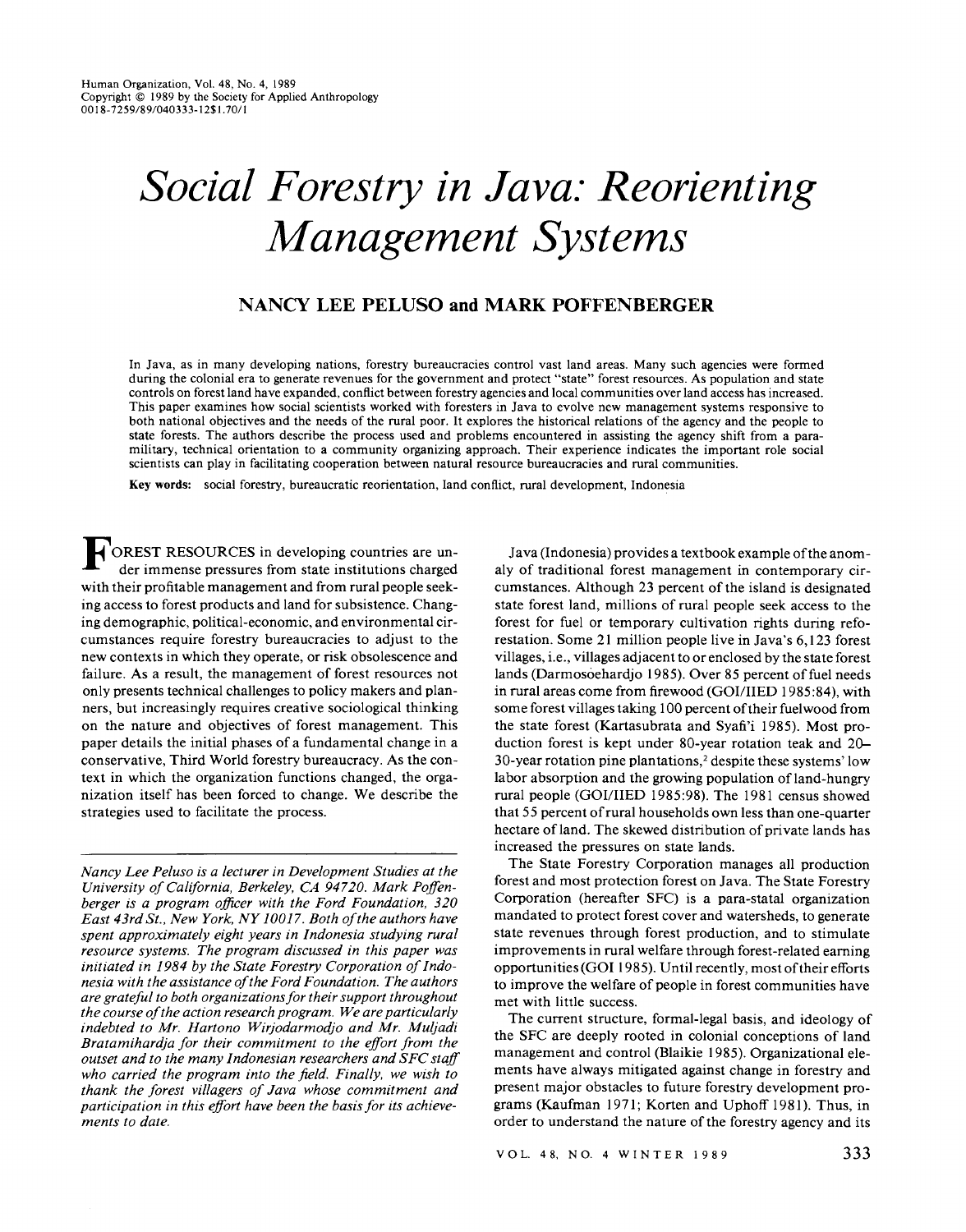contemporary conflicts with rural people over access, it is useful to review the history of state forestry in Java. The process of reorienting established management traditions is threatening to an established, conservative bureaucracy, but offers answers to serious problems. In Java, such change could revitalize the island's deteriorating watersheds and generate income for the poorest rural people.

Following the historical discussion, we will discuss general notions of organizational change and stagnation. The program described in the second half of this paper helped the SFC identify and analyze administrative and field-level management problems and to develop an operational style more responsive to rural needs.'

## *The Background of Conflict: Struggles for Forest Control*

Pre-colonial Java was sparsely populated, and much of the island was under dense forest cover. As late as 1815, it is estimated that the population of Java was under 5 million (Nitisastro 1970:5). Forest lands were nominally under the control of the kings or sultans, whose concepts of property differed greatly from those of the arriving Europeans.<sup>4</sup> In many outlying forest areas the court had little influence over actual land use and tenure systems, concerning itself primarily with the periodic exaction of tributes and labor services (Onghokham 1975; Moertono 1981; Adas 1981). Thus, in much of Java, rural communities developed their own systems for allocating rights to clear and cultivate forest lands.<sup>5</sup> The early Europeans made agreements with Javanese kings<sup>6</sup> and nobles to gain access to teak trees and rural labor to cut and haul it. This forced forest labor, known as the blandongdiensten, persisted through the first half of the colonial period (until 1796), when much of Java was under the VOC, through more than a half-century under the Dutch colonial state (until 1865).'

As the Dutch state gained control of all Java in the early nineteenth century, the meaning of forest management changed from control of people and timber cutting rights to land management for tree production. Large tracts of land were removed from public access and classified as state forests. The Domeinverklaring of 1870 declared that all land that could not be proven to be privately owned was state property. A forestry bureaucracy was formed to manage the teak forests, which had until then been haphazardly cleared by contractors and local people.

Forest management by a bureaucracy is a concept that originated and was developed in the Germanic states in the eighteenth century (Fernow 1911; Mantel 1964). The colonial services in Asia began to establish their forestry bureaucracies in the nineteenth century and sent promising young foresters to German schools, hiring German consultants to organize or advise them on proper forest management for sustainable extraction (Mantel 1964:399; Lugt 1933:41).

In the early part of the twentieth century, a reforestation system called taungya (or tumpang sari in Javanese) was introduced in some districts. Taungya is a reforestation system where farmers plant tree seedlings and cultivate agricultural crops between the rows of reforested timber species for one or two years.<sup>8</sup> Tumpang sari plantation establishment was favored by foresters because it significantly reduced their costs. Some also lauded tumpang sari as a way to relieve

rural land-hunger (Doom 1932). The system, though successful in establishing teak plantations where labor had previously been a problem, took advantage of land-poor farmers whose poverty had been aggravated partially by the state's bounding of the forest lands and by other colonial policies (Onghokham 1975). It was most successful where land was in shortage and labor in surplus.

After revisions were made in the first 1865 forest laws, the forest laws valid in Java today were finalized and approved in 1927 and 1932 (Perum Perhutani 1984). By 1937, the Dutch controlled over 3 million hectares of land classified as state forest, having closed a quarter of Java's land to peasant agriculture. By the end of effective Dutch rule (1942), the whole structure and nature of forest management had changed in Java. Responding to the changing demands and whims of the colonial state, a single forestry bureaucracy trained in the tenets of sustained yield teak production and police methods controlled the fortunes and well-being of nearly one-fourth the island's land and people.

The Japanese occupation of Java (1942-1945) was characterized by a sharp reversal in forest policy. Reforestation was all but eliminated. The Japanese wanted to exploit timber and convert forest lands to agricultural production for their war effort. Forced laborers (romusha), and, in some areas, peasant colonists, were put to work in the forests to clear timber and cultivate the land. In other forest sites, landless and land-poor villagers moved onto forest lands to escape the hardships of the occupation (Soepardi 1974).

During the two decades of revolution and national consolidation that followed the occupation, more peasants settled on forest lands, believing that independence would mean less restricted access to forest land. The beliefs of land-poor peasants were fueled by political groups competing for power in the new state. Between 1948 and 1962, an Islamic political movement and its military wing (Darul Islam/Tentara Islam Indonesia) used western Java's forest lands as bases for their revolutionary activities.<sup>9</sup> Between 1960 and 1965 the Indonesian Communist Party encouraged forest laborers and other villagers to occupy forest lands and convert them to agriculture (Mortimer 1974). Yet politics alone did not account for the destruction of the forests during this turbulent period. Survivors explained that the ubiquitous economic hardship forced people of every religious or political persuasion to seek sustenance from the forests.

Tough economic conditions and competing ideologies thwarted Indonesian officials who had inherited the task of forest management from the Dutch. Trained in Germanic-Dutch methods of forest management, certain Indonesian forest administrators believed that a return to pre-Japanese forest policies was the only way to restore the forests. The political climate and the dominance of populist and communist sentiments prevented the conservative elements in forestry from implementing their philosophy until the fall of the Soekarno regime in 1965-1966. With the rise of the New Order,<sup>10</sup> the conservative element took hold of the bureaucratic reins in forestry. The elimination of both ideological opposition and action by competing political parties facilitated the conservatives' return to a pre-Japanese style of forest management.

Structurally and ideologically, the contemporary SFC differs minimally from its colonial predecessor. The organization is comprised of technical forestry specialists, forest po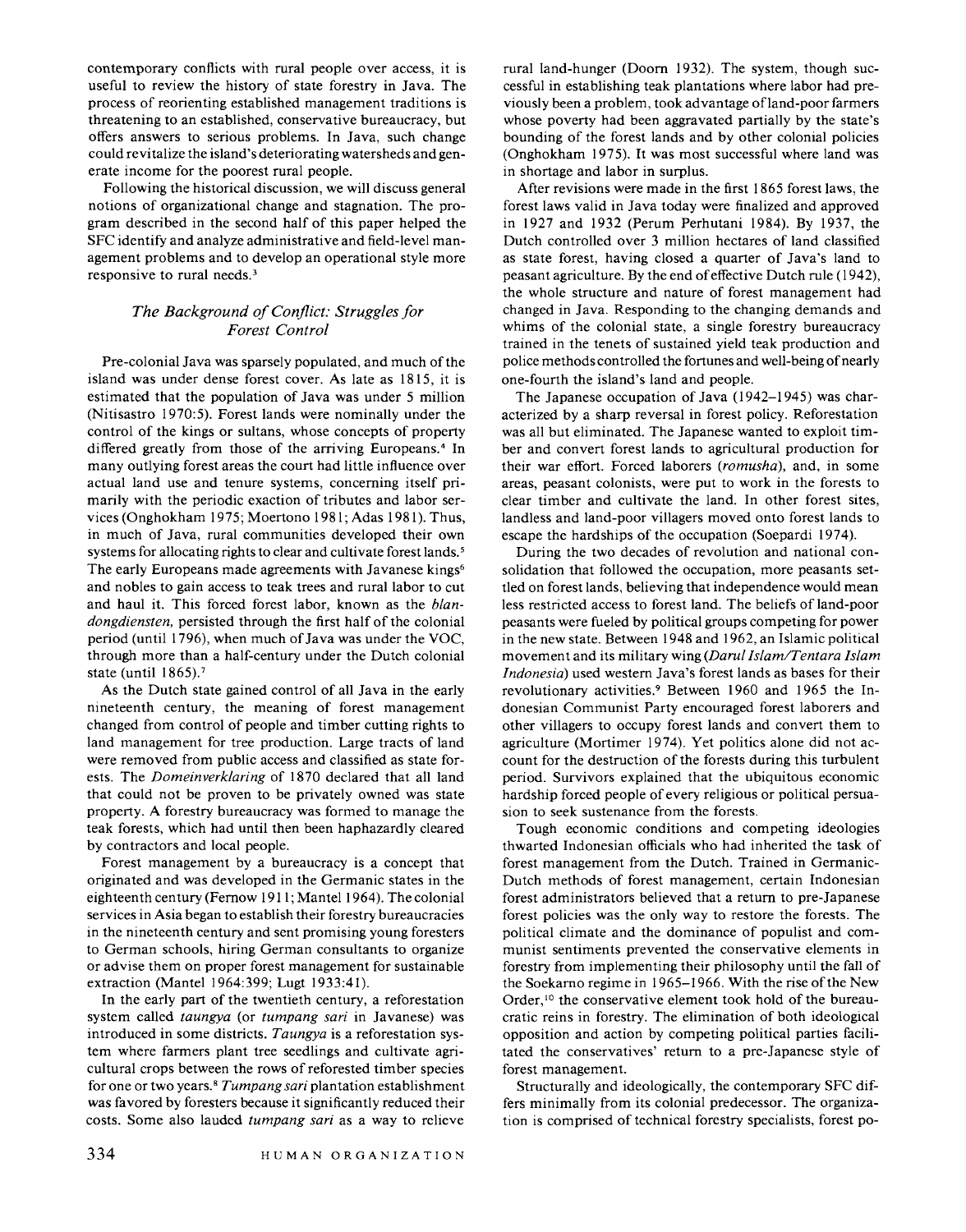lice, and administrators who primary objective is the production of teak and other forest products to generate revenues for its own reproduction and the national development budget. Teak provides 92 percent of the SFC's total income (Radite 1985). Decision-making is highly centralized and rigid, and field staff have no authorization to develop appropriate management strategies in the field. Foresters remain skeptical of outside studies showing the ecological stability and productivity of indigenous agroforestry technologies (Soemarwoto et al. 1975; Wiersum 1982; Iskandar and Christianty 1984).

Rural people perceived the SFC's efforts to reestablish central state control over the forest as threatening to their survival. These differing interests, exacerbated by the confrontational tactics used by the forest police, created tense relations in rural areas. The tension is reflected in the figures on teak theft, forest damage, and other forest "crimes" (Simon 1983; Peluso 1988b). As recently as 1986, it was reported that wood theft on SFC land had risen 50 percent from the previous year, leading the Minister of Forestry to call for a 17,000 man police operation to help guard state forest lands. Local response was swift. In March 1986, an SFC forest ranger was killed by a gang of angry forest villagers (Kompas 1986). Such violent reaction has been virtually unheard of since the dawn of the New Order and its strict paramilitary modes of control.

In seeming contradiction of its police tactics and control ideology, as early as 1973 the SFC had initiated a community development program aiming to increase forest-based employment opportunities and benefits for people living near state forest lands. While these pilot projects marked a shift in management rhetoric, they had little impact on the vast majority of forest villagers. Villagers were excluded from decisions regarding forest management and from participation in the decision-making process for projects supposed to benefit them. Expansion beyond pilot projects never took place, and pilot programs fell short of their stated objectives. The forest management agency had a limited capacity and will to plan or implement community-based programs. SFC managers refused to relax the traditional controls they had held over the lands, species, and the rhetoric of development.<sup>11</sup>

Established forestry policies were not supportive of community-oriented management systems. After decades of mistrust, forestry professionals were reluctant to consider allowing communities to participate in planning reforestation efforts. Similarly, villagers were suspicious of foresters attempting to approach them. While talking of community development, the SFC mechanized logging operations in some labor surplus districts, displacing laborers who depended on logging income (Simon 1983; Djuwadi 1985). Intensified forest policing operations were integrated with the other armed services to "sweep" village homes and fields where teak theft was suspected. As a result, conflicts between foresters and villagers grew more strident, further confounding the meager attempts to establish forest village development programs.

## *Problem Solving Strategies: A Learning Process Approach*

The reorientation of the forestry bureaucracy on Java faced two formidable cultural-structural obstacles. When the Indonesian forestry bureaucracy took over the structures and roles previously played by the Dutch colonials, a new **di**mension was added to the notion of bureaucratic control. Javanese<sup>12</sup> notions of patronage and patrimonialism were superimposed on the rational-legal structures of Dutch bureaucratic management. While foresters of Javanese ethnicity had long been employed at the lower levels of the Dutch bureaucracy, their relative benevolence as traditional patrons (in providing employment opportunities, community services, and so on) was tempered by their concurrent roles as forest police and their limited financial resources. They could not act as as freely in the traditional patron's role ofextending earning opportunities, despite the community's expectations of them as elites (Lugt 1933; Scott 1972; Adas 1981; Simon 1983). As the social and political environments of Java changed, the foresters' opportunities to exert patrimonial and economic controls on the forest laborers and other forest dependent people multiplied.

The eight-fold increase in population from 1860 to 1965 (Simon 1983:21), for example, combined with minimal industrialization, the appropriation of lands by the colonial state, the passing of these lands to the central Indonesian state after independence, and the progressive consolidation of private lands by a minority of the population, created a tremendous labor surplus in rural areas. More and more people were eager for opportunities to work on the forest lands for wages (in logging or day labor tasks) or to gain access to small plots of reforestation land. Taking over the highest ranks of the Dutch bureaucratic legacy gave the former lowest level land managers control over goods (forest products) and services (allocation of access) which fit traditional patterns of Javanese power and patronage (Anderson 1963). Moreover, the Indonesian state in general adopted the stance of a patron to all its people, particularly those in rural areas (Hart 1988).

In the contemporary context of forest management, Indonesian administrators adopted Western notions and mechanisms of bureaucratic control and ownership of land. Thus a powerful marriage between traditional and modem, Javanese and European notions of domination and control took place.13 The spoils of this power included control over a significant portion of Java's land and the monopoly of the single most valuable species growing there.

Reorienting this bureaucracy, so strongly grounded within Western bureaucratic traditions and indigenous Javanese power structures, required an identification of the structures through which power and control were exerted, the decisionmaking processes, the key people who held formal and informal power, and the ideologies which were used to legitimize these other three components (Kaufman 1960, 1971; Korten and Uphoff 198 1; Chambers 1983). To induce change, program staff needed to understand the nature of the forestry agency and to identify where traditional controls failed to serve their intended purposes (Chambers 1983:212). In this case, structural and procedural changes would have been difficult to implement unless decision-makers could be convinced that the old system was not protecting the forest and could eventually lead to a depletion of the organization's revenue base (teak). The history of chronic conflict on forest lands, despite increased paramilitary and military presence, provided the basic evidence for these premises.

Initial discussions between Ford Foundation staff and a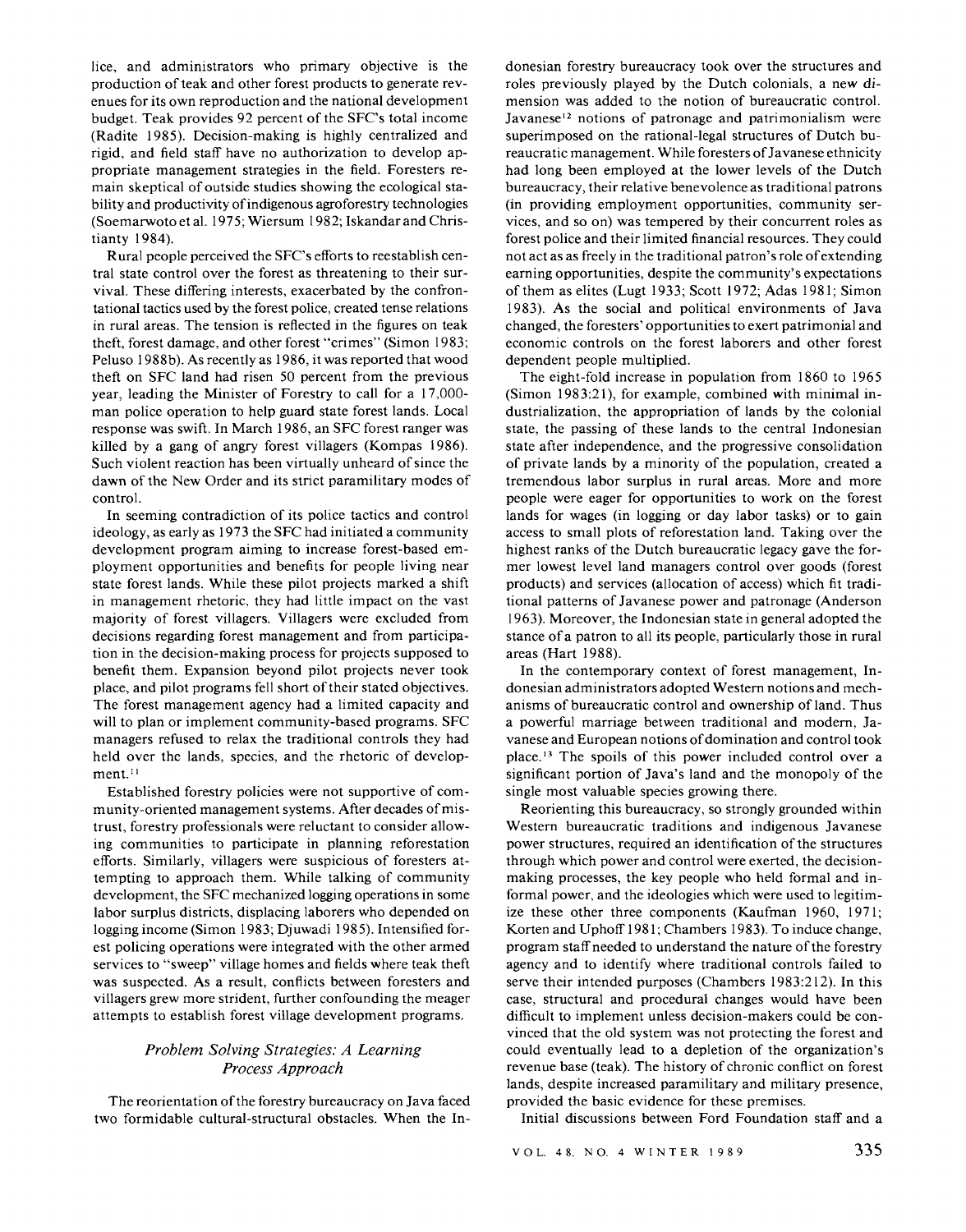few concerned SFC planners and administrators indicated a willingness, though hesitant, to try to reorient the agency (Korten and Uphoff 1981). Chambers has called such reorientation "reversals" in management (1983:210-215). The nature of the traditionally powerful agency, exerting control from its central urban offices to the reaches of remote villages and forest enclaves, did not easily lend itself to such a reversal. This organizational power grew stronger in the 1980s due to increasing SFC profits and increasing state emphasis on non-oil sources of revenue (Robison 1986; Peluso 1988b). Indeed, as the case history will illustrate, the program's general aim to decentralize would face structural obstacles in achieving the most desirable form of decentralization.

By setting in motion a learning process within the agency (Korten 1980), it was hoped that a process of change could be effected, allowing all SFC staff to understand sources of and solutions to contemporary problems. Senior staff needed to understand better the causes of conflict with rural communities. They required a chance to review their attitudes about the roles of foresters and state forestry institutions, and the positions of villagers. To do so, they had to address with greater objectivity a host of procedural and structural issues both within the SFC and at the village level. Forest planners and policy makers needed opportunities for open exchanges with their subordinates and rural people, and to experiment with decentralized community management systems.

How would such reorganization work? Seeing the bureaucracy itself as the primary obstacle to change, Korten and Uphoff  $(1981:15)$  advise developing a "centrally-guided bottom-up process of building new approaches to field operations based on field experience." Some of the decision-making power and capacity shifts to the lower levels of the bureaucracy and is intended to involve those served by (and outside of) the bureaucracy in the decision-making process (Korten and Uphoff 1981:6; 15). In a powerful specialized organization, as many forest agencies are, involving lower levels of the bureaucracy-both the district offices and the field foresters-is easier (but not easy) than actually involving villagers. It is not enough simply to aim at reorienting such a bureaucracy; different forms of decentralization may compete. In a specialist organization, reorientation may involve either "devolution" (of power to the district offices) or "deconcentration" (of authority to the field agents) (Leonard 1982:28).

The change process described by Korten and Uphoff(198 1) involves analyzing local factors related to field level management problems and how they are affected by organizational conditions. In effect, the process applies the philosophy and procedures of "action research" to bureaucracies, which are supposed to serve as agents of change. In the case of forestry on Java, though the ultimate goal of the social forestry program was to involve forest villagers in management decisions, contextual circumstances required participation of SFC foresters at all levels of planning and transaction.

Korten and Uphoff recommend that a working group be established to meet regularly and oversee the involvement of lower-level officials and program beneficiaries/participants. The working group would comprise key players "who devote major portions of their time to working on the problem at hand" (1981:15). This group is preferably funded from the outside-independently of the usual bureaucratic bud-

get- in order to give them maximum flexibility and empower them to make decisions or support programs that might otherwise be lost in the organization's regular routine.

Clearly there are both conceptual and operational problems with this approach. Critical analysis and alteration of both organizational procedure and power structures requires going against the top-down nature of the bureaucratic structure and process, a problem that Korten and Uphoff admit (1 98 1 *:6).* To be successful, organizational change strategies require the continued commitment of highly-placed officials. Because the working group is part of the target bureaucracy, and not an autonomous, external, mediating group, 'topdown' effort is needed to elicit and sustain 'bottom-up' activities (Korten and Uphoff 198 1). This "internal" nature of the working group is simultaneously a weakness and a strength. Many high-level officials are reluctant to devote major portions of their time to time-consuming analyses of management problems and alternatives that threaten to erode their authority. Moreover, convincing others of the center's change in approach becomes a time-consuming aspect of the program. Credibility-and fear of misunderstanding and reproach-becomes a concern for lower-level officials as well as forest villagers. At the upper levels where change is initiated, outside funding may allow the working group greater flexibility in developing alternative management systems. However, special funds may also lead to internal jealousies and resistance from other members of the organization, or create dependence on outside funding sources. Unless the host agency is willing to commit its own financial resources to the new program, a key pillar of the program falls away when the external funding source pulls out. Internal power struggles could prevent program integration at either early or later stages, causing local level or procedural changes to break down. Such relapses or reversion to former patterns of authority and decision-making would threaten further the center's credibility and obstruct future attempts at organizational change.

Despite these problems, the approach offers a means of beginning to improve the effectiveness of development programs where some commitment to their implementation has already been shown. Success apparently depends on establishing and maintaining a momentum (e.g., through funding and support) and transferring this impetus to the organization itself. Giving the organization a stake in success as well as a responsibility to perpetuate change seems to be a crucial factor in the program's potential longevity. In the Indonesian case, where patronage is both part of the Indonesian state ideology and a tradition of Javanese officialdom, it was desirable to quell rural unrest and to check unauthorized forest cutting by direct action by the center. Though lip service had been paid to preventive forms of territorial and resource control, the SFC lacked effective village development strategies. Reorientation was posited as a prospective solution.

#### *Phase I: Diagnostic Research*

In May 1984, a meeting was arranged between Indonesian ecologists, social scientists, forestry planners and policy makers, and foreign consultants to review major forest management problem areas, analyze past efforts to overcome them,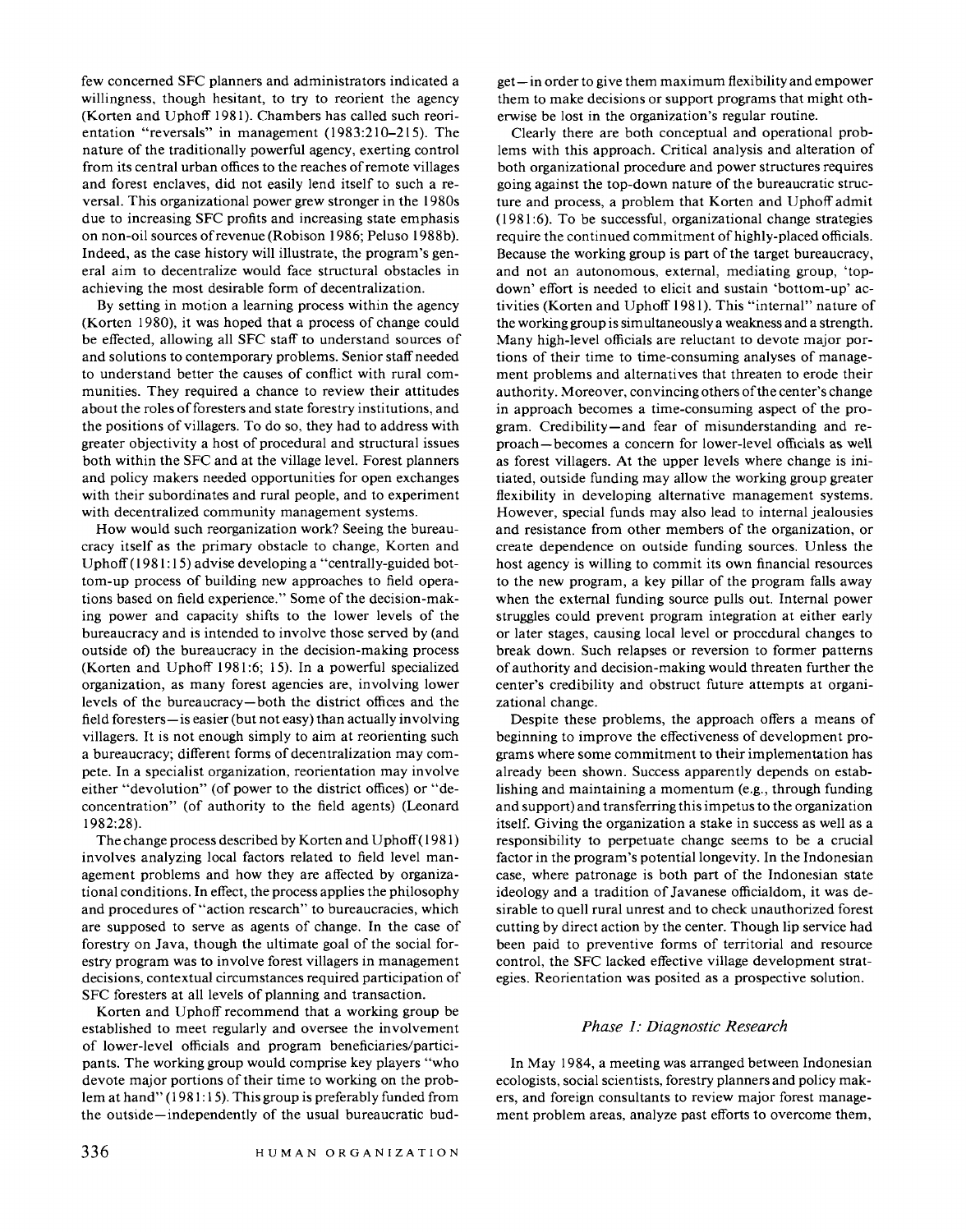and develop plans to address them. Meeting participants agreed that a working group should be established to study forest resource conflicts. Field work would be conducted by an interdisciplinary team of graduate students<sup>14</sup> who would work with senior scientists and report to key policy makers. Research participants represented a range of disciplines including forestry, ecology, and rural sociology, although most were foresters by training. Most of the team members were already employed as junior staff in their respective universities or as researchers and policy consultants to the natural resource bureaucracies. As a consequence, their social forestry research was expected to have an immediate, widespread impact on their other teaching and research agendas. The team research was to focus on analyzing the history of human-forest interaction patterns, relationships between foresters and local people, the perceptions of villagers and field foresters towards the forest and forest policy, and the influence of village social structure on patterns of forest access (Vayda et al. 1980; Wiersum 1984; Romm 1985; Dove 1986).

Each team member was responsible for studying a particular forest community. Twelve sites were selected to represent a range of natural and socio-economic environments and management systems. These included production forests under coastal mangrove, lowland teak, upland pine, and protection forests in West and Central Java. The sites had varied cultural histories and histories of conflict with the forestry agency.

A major consideration in the research design was the fact that most team members, trained in forestry and other biological sciences, had never systematically examined the reasons for patterns of village forest use from local people's perspectives. As a result, the team spent nine months living in the case study communities. Long-term residence in the study village helped researchers overcome their assumptions or biases towards particular sites or management issues. It also allowed the researchers to build rapport with forest villagers, most of whom tended to be suspicious of outsiders. Given the nearly ubiquitous history of forest conflict, individuals associated with forestry were particularly distrusted.

Throughout the course of the study the research team met every three to six weeks to discuss methods and interim findings. Senior scientists and planners from the working group periodically joined these discussions. As the research progressed, the research design emerged and expanded, often in different ways according to a site's characteristics or the experience of the fieldworker. In this way, site-specific problems and issues could be explored in depth and "contextualized progressively" (Vayda 1983). Nevertheless, baseline data were collected for comparison across all cases.

The team's rural sociologist taught a variety of methods of collecting sociological data. Oral histories provided a basis for understanding the evolution of forest and private land use systems, as well as villagers' relationships with the forestry agency. Recording local beliefs about village and forest origins contributed to the working group's understanding of community perceptions of the forest and their relationship to it. In-depth interviews with local agency staff, village and religious leaders, and community members of all classes, sexes, and age groups provided insights into the different perspectives of villagers involved with the forest in particular ways. Data on household income and time allocation studies

were compiled to examine the ways in which access to and dependence on forest lands varied within communities according to socio-economic status. To better understand agroforestry systems, field maps were drawn. In-depth interviews about land and tree tenure and cropping patterns on private and forest lands illuminated different production strategies and priorities.

The researcher's common new experience, and their expectation that their research would benefit both the forest and the rural poor, led to strong feelings of solidarity among the researchers and, in many instances, to a positive identification with the people they studied. This spirit soon influenced agency planners in the working group and set the tone for the second phase pilot projects.

#### *Phase 1 Findings*

The diagnostic research found that most conflicts could be attributed to three factors. These were: long-standing disputes between forest villagers and state foresters over forest lands and tree tenure; a history of bureaucratic misbehavior among many field foresters, including corruption, exploitation, and involvement in teak theft; and the failure of the highly centralized SFC to adapt its forest management policies to diverse ecological and socio-economic circumstances in forest villages. These are discussed briefly below.

In all of the research sites where *tumpangsari* reforestation was in progress, the two- or three-year tenure period provided no incentive to forest farmers to invest the extra labor needed for ecologically sound farming practices such as terracing, contour planting, and the application of organic or chemical fertilizers. While both the primary timber and the annual crops generally did well during the initial two years, once the plots were closed to *tumpang sari* the forest farmers had no interest in protecting young forest species from grazing cattle, fires, and undesirable secondary growth.

In some forest districts the SFC repeatedly planted deforested areas, and each time the young trees would be burnt by villagers or trampled by cattle once the *tumpang sari*  period was over. In one Central Java site, forest farmers set nearly 75 fires over a five-year period, destroying the reforestation area and requiring the SFC to open a new plot (Peluso 1986). Though the methods of resistance differed, sabotage of closed reforestation areas was found to be common in many of the study sites throughout Central and West Java. Unable to demand change openly, the forest farmers and other forest villagers felt forced to express their opposition in anonymous, clandestine ways (Hay 1975; Scott 1985). The failure of such reforestation efforts became a victory for the forest farmers-soon the lands were reallocated for *tumpang sari* reforestation.

Research also showed that closing *tumpang sari* had the greatest impact on the household economies of landless or land-poor farmers who depended on access to reforestation plots for survival. If new blocks were not opened in their vicinity, they lost a major source of livelihood. Some field foresters manipulated the high demand for access to *tumpang sari* by auctioning off access rights, transferring cultivation rights to wealthy farmers in the community, or requiring that forest laborers perform extensive voluntary labor. In one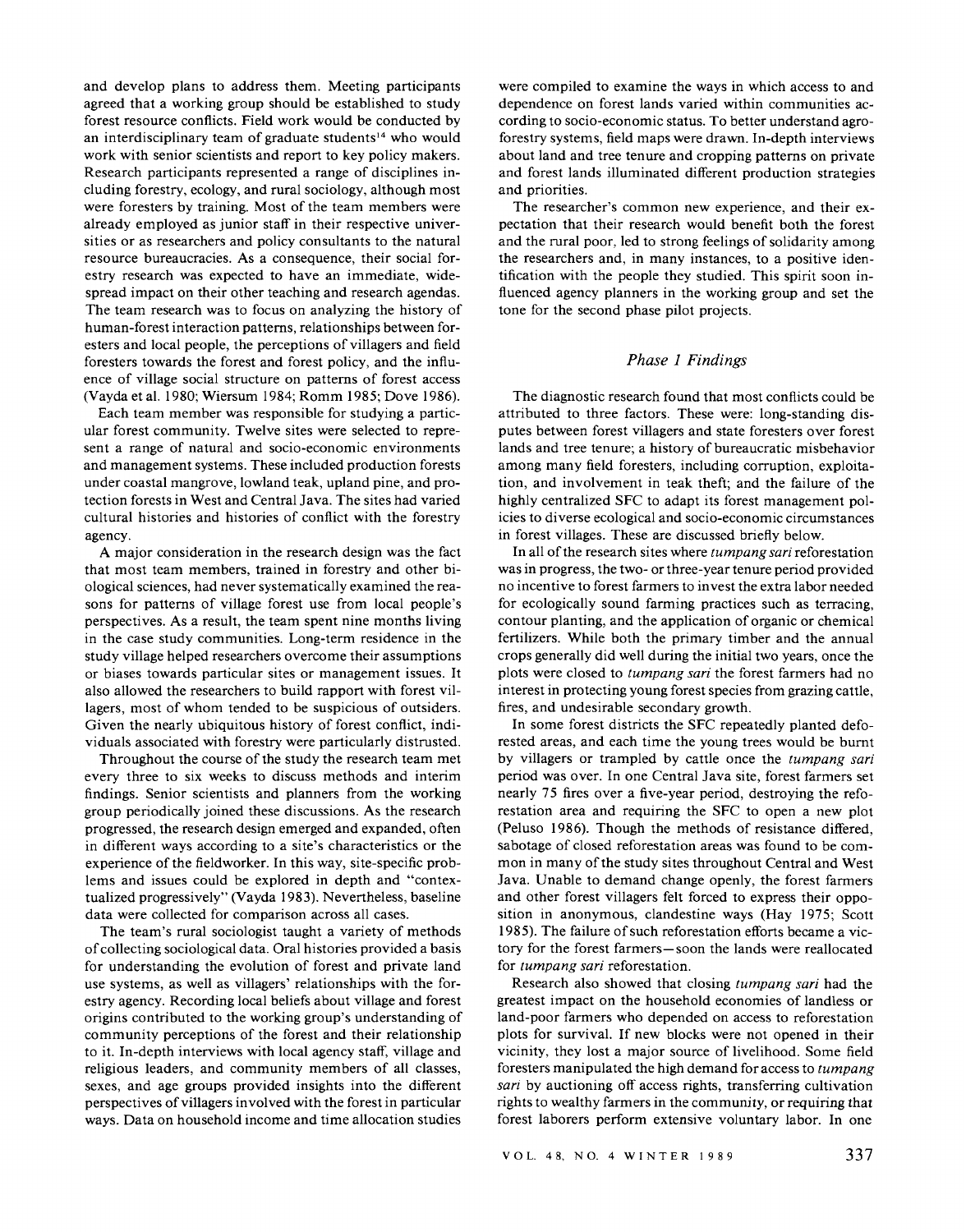case, entrepreneurial foresters auctioned off land which had not been slated for reforestation (Purwanto 1985, personal communication).

Much of the antipathy between forest police and community members stemmed from the people's beliefs that the foresters misused their authority. Field foresters reportedly extracted illegal fees and accepted bribes (for access to land or "purchase" of seedlings), underpaid forest laborers, and used strong-arm tactics with villagers. Because the agency did not systematically monitor their field staff's relations with forest villages, and because the agency's own goals were not couched in social but in physical terms-i.e., growing treesfield foresters could exploit forest laborers provided they created no major administrative problems. Transgressors were rarely fired for accepting bribes or otherwise cheating the SFC; they were "contained" by being demoted to desk jobs.

Interviews with foresters at all levels indicated that they placed all the blame for reforestation failures on the villagers. During the early 1980s, for example, when a great deal of national attention was focused on the waste of money spent on failed reforestation projects, senior and junior officials alike pointed at "backward" rural people as the reason, despite considerable evidence that poor planning and widespread corruption were equally, if not more, significant factors. The foresters' conceptualization of rural people as ignorant of "the meanings and functions of the forest" was deeply ingrained and widespread throughout the agency.<sup>15</sup>

Complex agroforestry systems developed by forest villagers on their private lands showed that they were far from ignorant of the hydrological functions of forests. In a number of cases farmers elaborated reasons why the timber species selected by the foresters were inappropriate to the local environment, illustrating their knowledge of local micro-climatic and soil conditions. Yet the foresters had been taught the superiority of their "expert" knowledge to indigenous knowledge and these teachings were reinforced by forestry decision-making policy (see also Kaufman 1960; Brokensha et al. 1980). Ultimately, the difference in perceptions-or representation of those perceptions-could be attributed to differences over what perennial species should be planted and who benefited from the cultivation of forest lands. Foresters' negative attitudes toward forest farmers had been institutionalized within the agency, and represented major constraints to potential program success.

The process of decision-making was structurally reinforced by SFC procedures and planning. Twenty-five-, ten-, and one-year plans had to be made for each district and adhered to as closely as possible. District management plans were written far from the field, based on theoretical tenets of forestry instead of on the unique social and environmental conditions of each field site. Technical goals were never adjusted to the practical needs of particular forest villages. While highlevel officials made frequent field trips, they focused their attention on technical problems, and endorsed the use of police methods to handle conflicts stemming from inadequate or irrelevant management policy. Field foresters often made heavy demands on forest laborers, but rarely listened to their problems.

While rigidity and centralization characterized the official system, the case studies revealed that much local adaptation did occur in the ways SFC policies are implemented. Many field foresters desired smooth relations with the community and overlooked small transgressions, such as subsistence fuelwood collection, in order to maintain reasonable working relations with local villagers. Yet while local forest managers acknowledged the inappropriateness of certain policies and procedures, they were well aware of their inability to influence them.

Although some foresters' informal agreements with the community resulted in successful compromise, informal systems of forest access control also led to the misuses of power described above. The frequent reliance on informal arrangements between foresters and villagers reflected both the inappropriateness of applying macro-forestry policies across Java and the considerable diversity of circumstance and interaction between forest villages and state forests.

One year after the working group first met, a meeting was held to review the case study findings. The major objective of the research had been achieved: the research team and their advisors in the working group now had a common understanding and documentation of the field context. Arguments could now be formulated to encourage agency planners and policy makers to look beyond the technical management issues to the economic, socio-political, and organizational problems at the root of many forest conflicts in Java.

The principal recommendation at the close of the diagnostic research was that the State Forestry Corporation cooperate with forest villages to manage the forests. By making the forest lands more productive for everyone-farmers as well as the SFC-greater benefits would accrue to all.

Structural changes in access controls were to give people longer rights of tenure on reforestation lands and greater involvement in the selection of alternate crop species to which they would also have firmer rights. At the community level, forest farmer organizations would be formed to give the farmers a greater sense of power and a common direction. Finally, the roles of the field foresters would have to be transformed from roles as police to roles as community organizers and technical assistants. Given the context of Java's forest history, such extreme changes were expected to face credibility problems with both the bastions of the bureaucracy and the forest villagers.

### *Phase 2: Pilot Projects*

The SFC needed to develop the capacity to communicate with rural families and offer land management systems that provided security and income. Based on the findings of the diagnostic research, pilot projects were designed to utilize community organizers (COs) to facilitate negotiations between the SFC and 13 selected pilot villages; extend the tenure period for *tumpang sari*; plan for new annual crops as the forest composition (and light regimes, etc., changed); allow farmers to plant and retain access to certain perennial species; and strengthen village and SFC organizational capacity to manage forest lands collaboratively. A major challenge was still to be faced, however: the SFC's most degraded forest lands were given priority for proposed pilot project sites.

At first, community organizers external to the SFC were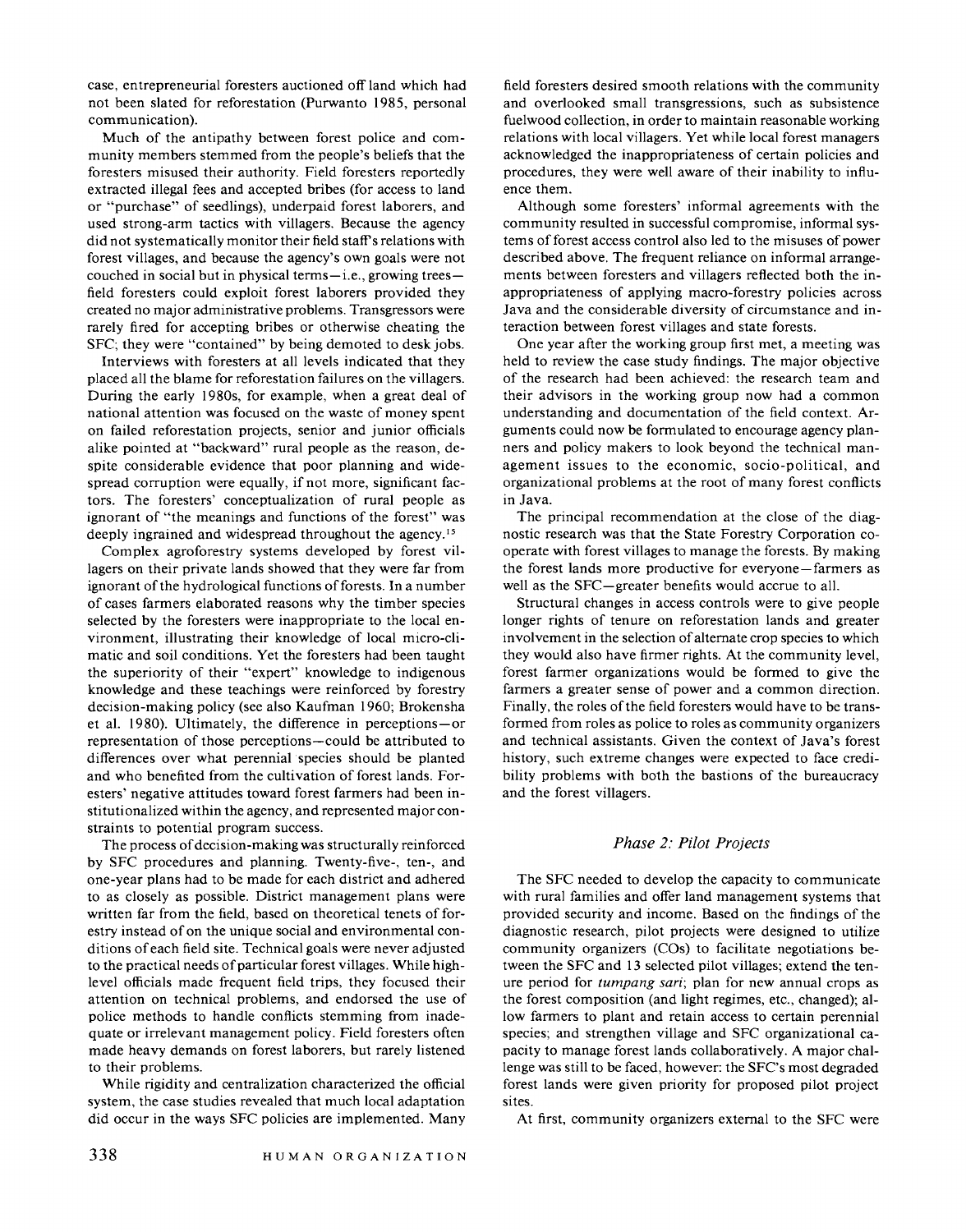enlisted for the pilot projects. In addition, some field foresters were selected for CO training. By selecting different types of community organizers, the working group wanted to compare their effectiveness in generating better relations between forest communities and the agency. During the selection process, they tried to prioritize the applicants' empathy for the circumstances of forest villagers and their communications and problem-solving skills. These factors were easier to monitor in choosing outside organizers than organizers (field foresters) from within the SFC. Outside organizers could be judged by their previous activities and jobs (e.g., as students or NGO members), while field foresters had had to conform to SFC standard procedures in their community dealings.

To provide support for the community organizers in the field, a provincial social forestry coordinator was positioned in the SFC's East, Central, and West Java regional offices. The coordinator made monthly visits to each field site, organized the monthly meeting of community organizers and SFC provincial staff, and facilitated the processing of Forest Farmer Group land use agreements. The coordinators also acted as liaisons between the central SFC office and the field staff.

An Indonesian non-governmental organization was contracted to help the SFC create a training curriculum in social forestry. The curriculum included rapid analysis of the sources of forest-based conflict in pilot sites and the new social forestry management system. For six weeks, participants and trainers defined the methods they would apply in the coming year to assist communities in establishing agroforestry management systems. The training utilized lectures, role-playing, field exercises, and team planning. They were also trained in the use of diagnostic methods for identifying appropriate agroforestry systems, methods for stimulating group discussions and exchange, and the new administrative procedures that would be required by the SFC.

COs entered the villages in March, and over the next two months had to identify land-poor households interested in managing agroforestry plots. "Land-poor" was generally defined as households controlling 0.25 hectares of land or less. Where land was severely degraded, controllers of up to 0.50 hectares of land could be included in the "land-poor" category.

The CO was to help these households organize a Forest Farmer Group (FFG) that would formulate a management plan indicating the desired perennial and annual species to be planted. The CO would assist the FFG in taking the proposal to the SFC district office for discussions and possible modifications. Once approved by both the local FFG and SFC, the joint management plan was to be formalized, and a certificate of use rights given to the forest farmer group entitling them to utilize the land until the time of harvest of the primary timber species, provided they conformed to the agreement. While the initial lease was for two to five years, farmer groups were supposed to have the option of extending their tenure for 15 to 40 years, depending on the rotation cycle of the primary forest species.

This procedure was unique in a number of ways. First, it put the SFC in a position of approaching the community in a cooperative manner and eliciting their opinions on the types of crops most suited to the environment. As mentioned above, though farmers were usually willing to talk to foresters (and other officials) about agroforestry combinations growing successfully on their private lands, foresters typically did not listen. Not only were they bound by district or central policy on allowable alternative tree and field crops, they also believed their technical training surpassed farmers' accumulated knowledge and experience. Second, farmers legally planted trees (SFC-approved species) on state forest lands for the first time, and were given the rights to harvest the fruits from these trees under the long-term tenure agreement. Having provided or paid for the seedlings, the SFC retained control of the woody parts of the fruit tree and of the primary forest species.

Enthusiasm increased as the CO's village rapport grew and the terms of the project became more widely known in the 13 pilot project villages. There was a growing belief among farmers in many of the pilot project areas that the SFC was changing, so that more people were willing to participate in the program. Some field foresters who had been afraid to enter forest villages at night now found they were greeted with friendliness. In sites where wood theft had been common, the incidence of such infractions began to fall.

By late May, most participating communities had formulated their FFGs and had been allocated 10- to 25-hectare blocks of land, divided into 0.25- to 0.50-hectare plots for each household. Clearing these lands took place from June through August. Most groups decided to plant combinations of familiar local staple crops such as maize, cassava, dry rice, and groundnut. While the SFC agreed to these crops initially, they later required farmers in most sites to plant hybrid varieties of maize, using chemical fertilizers and pesticides. The SFC loaned participants the HYV maize seeds and fertilizer, and provided fruit tree seedlings at no cost in September, just prior to the onset of the rainy season.

Generally, farmers requested fruit tree seedlings, such as mangoes, guava, and durian, that produced well in their area and generated income. Also popular were banana, pineapple, and a variety of fodder and fuelwood species. By January, farmers were beginning to harvest their staple crops. Yields varied widely. In some areas farmers harvested four to five tons of hybrid maize per hectare, two to three times what they had achieved with local varieties on surrounding private farmlands. However, in areas with poor soils, i.e., most of the pilot sites, the hybrid maize did poorly. The change in the attitudes and approach of the foresters, however, seemed to bolster community support for the program in most villages, even where harvests were poor.

## *Problems Encountered in Implementing the Pilot Project*

The first year pilot project was meant to design and implement on a limited basis forest management systems that gave local communities economic incentives to manage degraded forest areas in productive and sustainable ways. Field activities were to be structured so that participants could learn while implementing these participatory management systems, rather than trying to maximize success in pilot sites themselves. Hoping for visible evidence of their success, for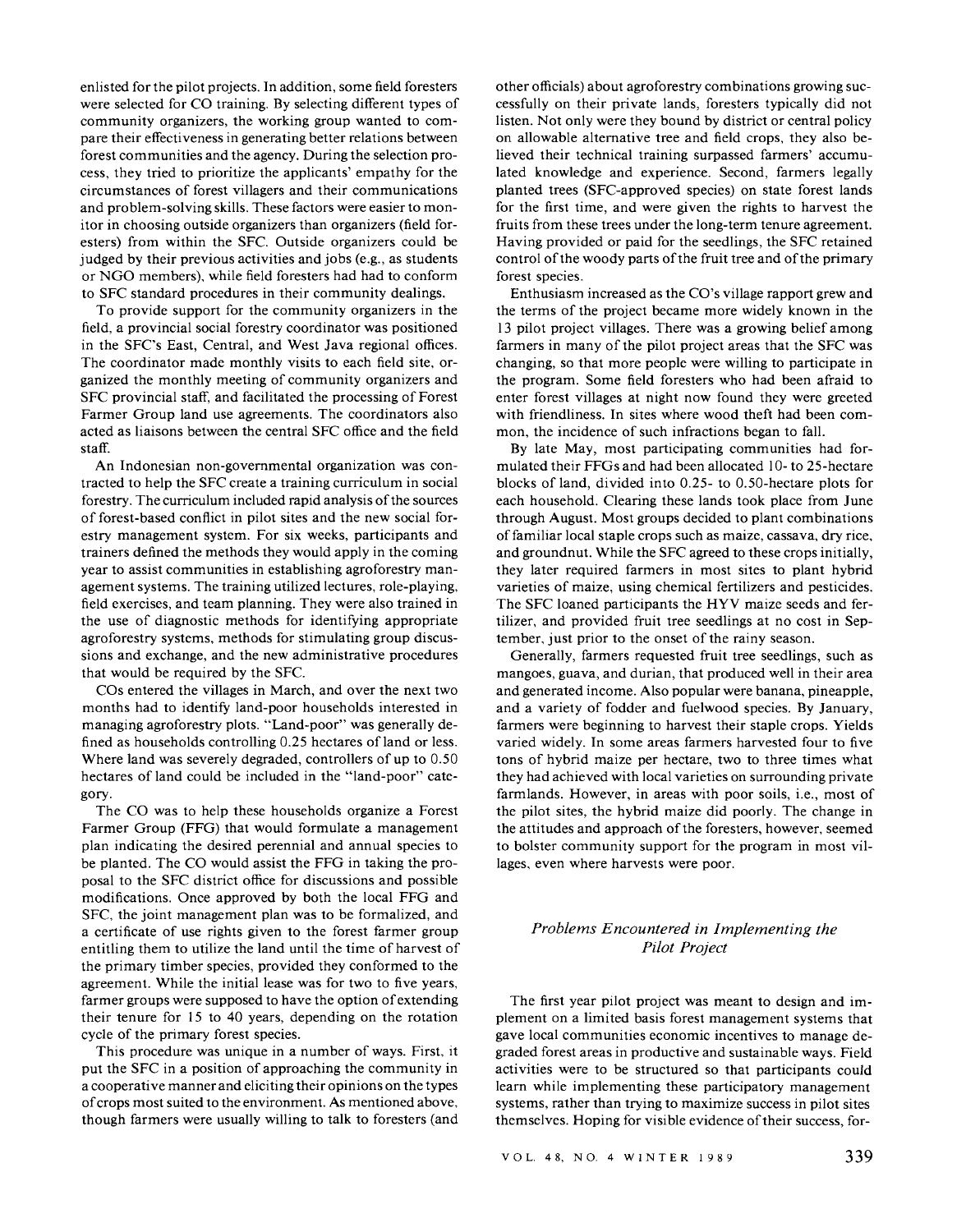esters at both the field and management levels focused largely on the successful planting of forest species.

The program was also confounded by a new national agricultural program to promote self-sufficiency in maize production. In order to show solidarity with their counterparts in the Ministry of Agriculture, the SFC required participating farmers to plant hybrid maize, rather than allowing them to negotiate for the annual species they desired. In keeping with numerous technical restrictions on admissible perennial species, field foresters often required FFGs to choose from just a few species. The presentation of an FFG's management proposal to the district office was not a negotiation, but a reflection of SFC social forestry policy. The "new" social forestry program thus reflected the traditional, top-down, paternalism of foresters to forest villages, and reinforced farmers' long-held beliefs about the nature of state forest management. Future training seminars had to stress the need for open discussions with farmers and for receptiveness to the farmers' experience and preferences.

Another, more serious problem generated by the technical orientation was the manner in which some forester COs selected farmers to participate. Under great time pressure to identify and persuade farmers to participate in the program, many foresters did not select land-poor farmers, but rather farmers they felt "could do the job"-generally a euphemism for the better-off farmers.

Landless families lacked the resources to invest in tree crops, which only began generating income after four to seven years. Waiting six months without remuneration during the land clearing and three-month growing periods for annual crops was also difficult for low-income households. The SFC did not want to extend subsistence credit or credit to pay labor, and only provided credit on HYV maize packages (seeds, fertilizer, and pesticide) that they obtained from the Department of Agriculture. This put poor households, especially those headed by females, at a disadvantage from the start. To no one's surprise, transfers of tree tenure and program participation rights were reported within the first year. Many poor farmers who tried to participate transferred their plots to farmers able to hire labor to farm their own fields while they worked the pilot forest plots. Using hired labor was not discouraged if the farmer paid for it himself,<sup>16</sup> but the program would not provide financial support to others. Access to independent capital to finance labor or to reproduce the household through the first six months thus became an unstated prerequisite to participation. As a result, one of the key goals of the program-to improve rural income distribution and decrease poor rural people's forest dependencewas greatly hindered.

As a means of retaining control over the trees planted on forest lands, the SFC provided the seedlings. The plan to increase village employment and involvement would be best served, it was decided, if the seedlings were purchased by the SFC from village nurseries. However, the SFC's rapid agreement to the proposed pilot program resulted in tremendous time pressures near the imminent planting season, with difficult deadlines to meet. As a result, the SFC purchased fruit tree seedlings from the open market, rather than waiting for the villagers to establish fruit tree nurseries.

Organizational and financial constraints were also observed in the first year. While outside COs were actually more successful in gaining community trust and negotiating between the foresters and the villagers, the SFC decided they could not afford to use outsiders if the program were eventually expanded to the more than 6,000 forest villages. As a result, the new role of the the field forester as CO was brought into sharper focus. His self perceptions and the perceptions of his consituency toward him would be critical factors in the project's success. This emphasis also meant that all new COs would be male, although two of the first cohort of non-SFC COs were women-who were extremely successful not only in organizing the FFGs but also in establishing rapport with other sectors of the community.

Another managerial problem arose as a result of the project's aim at the bottom of the organization pyramid, i.e., the deconcentration strategy described by Leonard (1982:28). While a number of social forestry orientation seminars were held for SFC provincial, district, and sub-district staff, considerable suspicion and misunderstanding initially existed among middle-level SFC administrators. In some cases, midlevel SFC staff were annoyed at being by-passed by senior SFC planners working with field staff. As a result, in the second year these mid-level staff were trained and integrated into the program. More direct roles for district and provincial level staff were planned, in the hope that the program would benefit simultaneously from devolution and deconcentration. **l7** 

The program's orientation in terms of FFG membership and the system of allocating rights of tree tenure systematically excluded women, although three were able to obtain plots in one pilot site. In the first pilot stage, each of the 13 pilot sites allocated 10-25 hectares of forest land for the trial program. Each forest farmer was allocated a one-quarter to one-half hectare plot. At least 1,000 farmers were involved in all sites-meaning less than one percent were women. Foresters tended not to select women for the new project, saying they feared the project's failure because women were not strong enough. Most women were embarrassed to come forward and ask for plots in the new program. Yet the diagnostic research had shown that women often worked as much as their husbands or sons on their forest or privately held agricultural plots (SFT 1985a, 1985b). Female heads of households also complained that they were not given the same opportunities as the men. Moreover, when contracts for access to the fruits and leaves of trees planted on the state forest lands were available, only the men signed. The SFC would not allocate rights to the trees' products to the household, but only to individual household heads. If the husband died, moved, or lost interest in the project, his wife had no claims to the fruits, even if she had been the trees' planter and primary caretaker. The SFC feared the development of local systems to transfer tree tenure from one household member to another. Such transfers would pose particular problems when the mature forest species were slated for logging. Again, this attitude was partially a product of traditional cultural and bureaucratic controls on forest access and indicated a need for specific changes in the terms of the tree tenure contracts.

Finally, the insistence of SFC staff that the most degraded lands be treated first proved an insurmountable obstacle in some sites. In some of these sites enthusiasm among village participants and field foresters remained surprisingly high.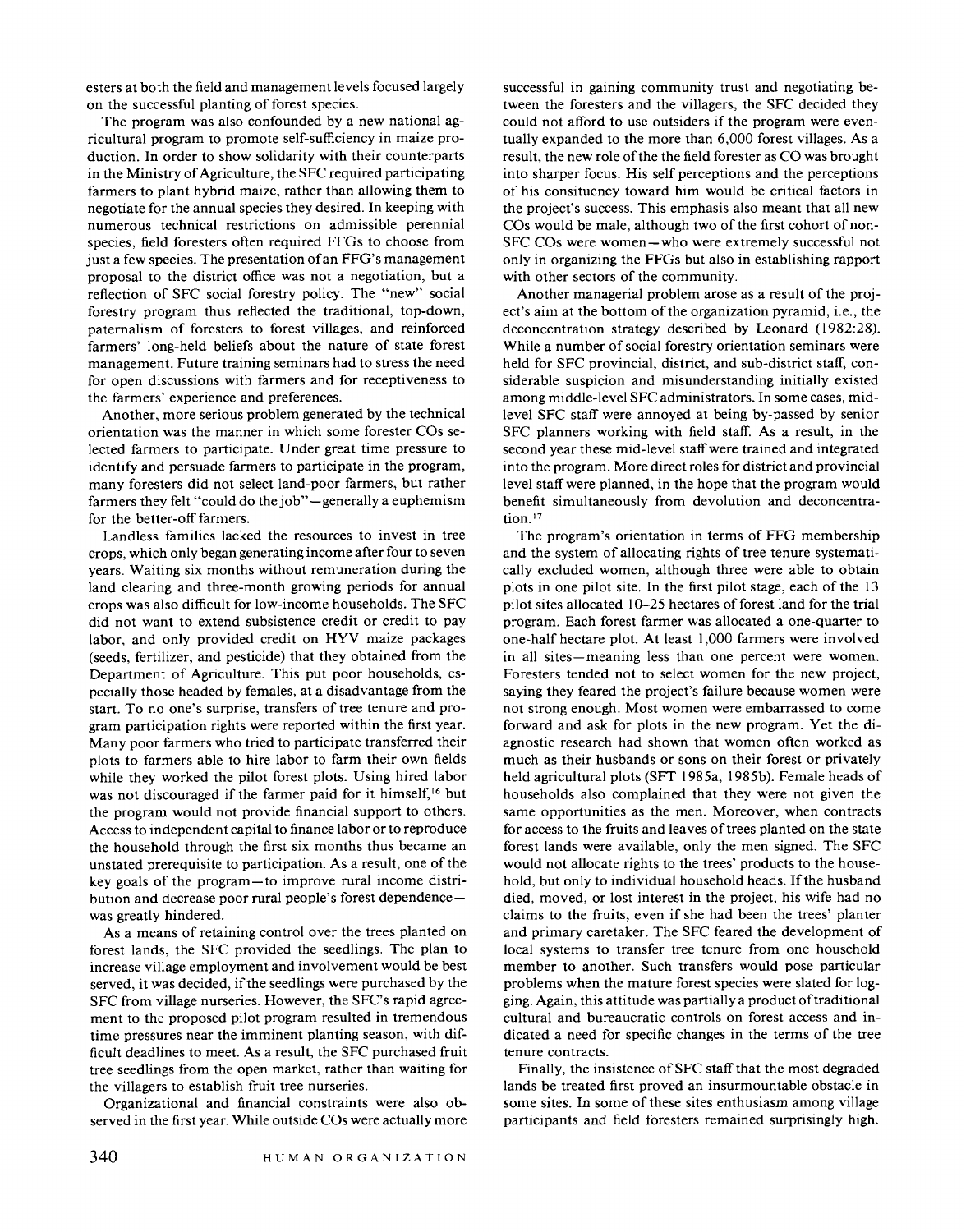Neverthless, this experience accentuated the need to avoid "testing" new organizational forms where physical conditions precluded normal environmental amelioration.

## *Phase 3: Expansion*

From the start it had been assumed that the first year pilot project would lead into a long-term expansion phase that would build on the successes and failures of the pilot phase. Throughout the pilot phase, planners assessed how the program would need to be changed to become part of the mainstream management system. Midway through the first year, senior administrators in the SFC indicated that some 250,000 hectares of degraded forest lands could be made available for social forestry management systems over the next five years, representing approximately 9 percent of the state-controlled forest lands on Java. Program planners were caught between an encouraging growth of political support for decentralized, participatory forest management systems and the fear that a rapid expansion could undermine the quality and integrity of the new effort. The administrative burden of adding so much land seemed certain to doom efforts to improve the initial design.

After some deliberation it was agreed that expansion be confined to 12 forest districts, from which intensive program development would expand. Expansion districts were to have large areas of degraded forest lands, surplus labor markets, and regional SFC staff supportive of the new program. To enhance supervision, each district was allocated a social forestry coordinator. In addition, an NGO community organizer position was created at the provincial level to backstop district-level training.

Of particular importance in the second phase was the socialization of mid-level staff to the attitudes and procedural aspects of the new program and their participation. Planners felt that if a high level of integration between the field, the district, and the center could be achieved in the selected concentration districts, transfer to other districts would be facilitated. At the same time, national-level attention was placed on more detailed assessments of the economic and ecological viability of the new agroforestry systems. **A** new group of university-based scientists and agency staff was formed to evaluate ongoing and potential systems. The economic assessment was particularly important for analyses of possible future shifts away from some traditional species towards more fruit trees, medicinal plants, and fast-growing fuel, fodder, and timber species. Typologies of agro-ecological zones were to be developed and "menus" or "lists" of annual and perennial species appropriate to these zones were to be compiled to assist community organizers and communities with their discussions. Trials were initiated with community and FFG leaders to assess the effectiveness of simple land use sketch mapping and group meetings to discuss local land capability and community needs. It was hoped that such a process would lead to long-term agreements between forest villages and the SFC for the development of all degraded forest lands.

Enthusiasm for the project since its expansion phase has created additional pressures to address it weaknesses. The combination of more progressive new leaders in the top posts of the SFC and the Ministry of Forestry and the increased involvement of provincial and district level officials led to the doubling of program size in 1988. Expansion emphasized but was not limited to the twelve target districts. Problems with this rapid expansion have arisen not only from the sheer volume of administrative and planning tasks, but also in the siting of new social forestry areas in the kinds of locations which had had the least success, such as mangrove forests and national park buffer zones (Read 1988). Nevertheless, the aggressive style with which the new leadership has pursued the social forestry alternative has ensured the construction of a solid program foundation by integrating the new ideas into the mainstream of the SFC's efforts to rehabilitate degraded forest lands (Frances Seymour 1988, personal communication).

## *Reflections*

Why did this program succeed in influencing a conservative, forest management agency/forest enterprise, despite numerous problems encountered in the first year's implementation? First, the timing was right. The agency had been under increasing pressure to become more responsive to the needs of rural communities. The project identified concerned planners and provided them with a means to take action. Second, the research team was strategically placed and made responsible to the working group, allowing them to effectively channel their findings to the SFC's planners and policy makers. Finally, the donor agency's commitment to follow up the diagnostic research with pilot projects and support into an expansion period made continuation a reality. Planners were encouraged to consider the direction of the pilot projects during the diagnostic research phase. Later, during the pilot projects, they thought about expanding the social forestry strategies into a national program.

Most of the successes and the failures of the new program can be attributed to the dynamics of the bureaucracy and the social context within which it was placed. That the agency agreed to give up some of its traditional power base by lengthening tenure periods on reforestation plots and allowing nonforest species to be controlled by FFGs was a great step forward. Nevertheless, the tendency to impose traditional top-down controls at critical points quickly reappeared whenever potential conflicts presented themselves, as in the selection of the farmers' annual and perennial crops. In addition, though devolution and deconcentration came to be institutionalized in the bureaucratic structure, villagers were not yet truly empowered to make decisions about forest lands. The participatory concept differs from traditional notions of extension by focusing more on the development of local capacities and bureaucratic willingness to enact change from the field level. While some villagers, field foresters, and forest administrators understood this difference, others continued to be influenced by their former conceptions of extensionas a familiar, top-down institution related to state patronage and the roles of the client-farmer. External agencies (in this case the Ford Foundation) thus tend to remain involved as program funders and advisors, in the hope that issues of empowerment and equity will be given due attention.

The story of this ongoing program should make devel-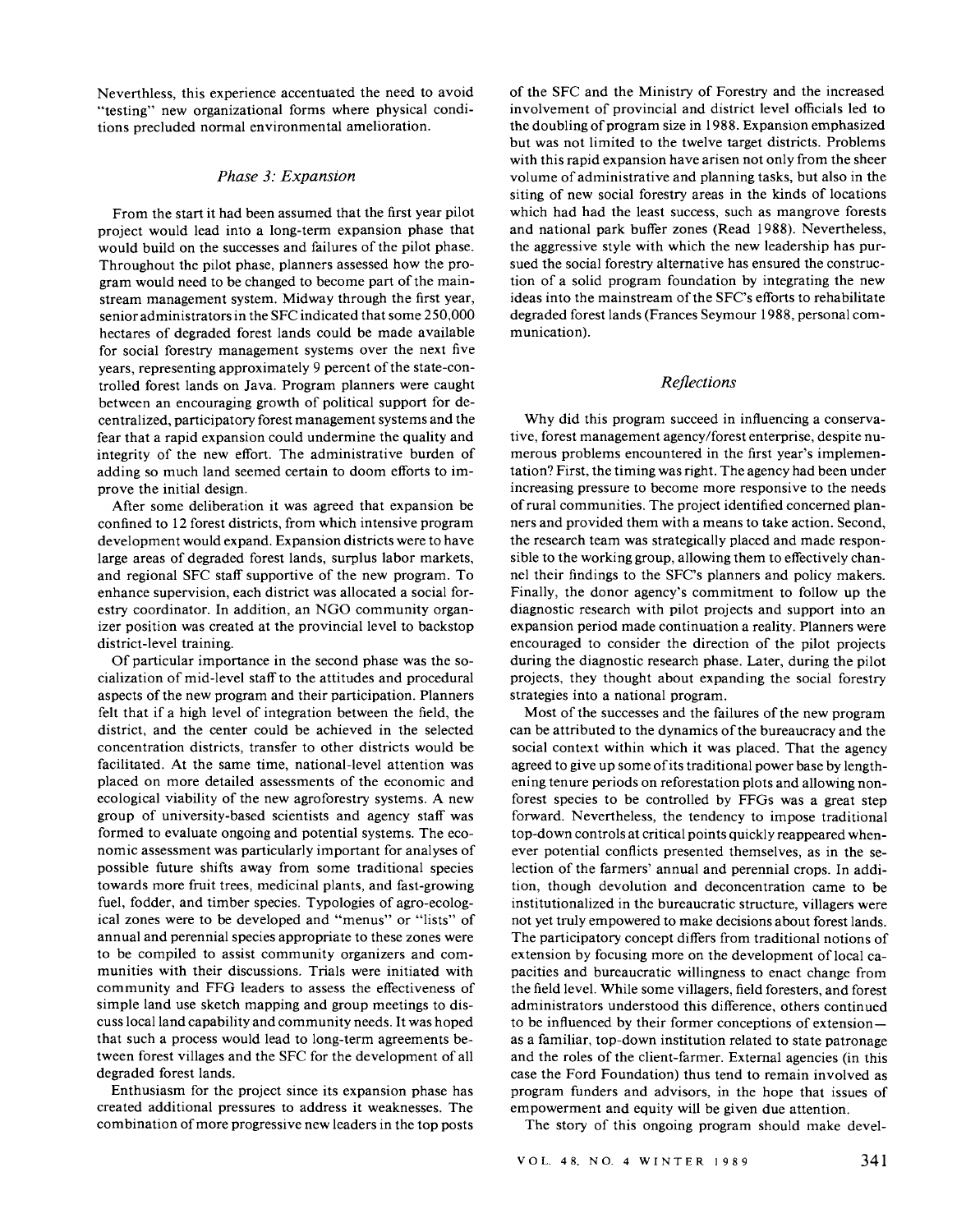opment professionals stop and think about notions of topdown social forestry—which is, after all, foreign in origin and based on certain assumptions of Western philosophy. Indonesian foresters are well aware of the incongruence in foreign donors' required implementation of particular policies as a prerequisite to aid (whether loans or grants), while they are encouraged to change their own top-down strategies and methods. The question becomes not only one of meuhods, therefore, but of philosophy as well: how to establish fruitful linkages between rural forest users, field foresters, the central management bureaucracy, and the international funding agencies? At what level is it possible to reorient the structure of international aid? And how long are centrally guided bottom-up strategies to retain control over the processes of change?

While supportive policies can be enacted with the stroke of a pen, the development of organizational capacity and attitudinal change are gradual and require long-term internal and external support. The Java experience indicates that bureaucratic change is possible in a conservative bureaucracy in a developing nation, provided individuals at top levels are supportive, that mechanisms for opening communication are established, and that staff are given opportunities to learn and experiment with management alternatives. These are not trivial conditions for success, and we have described the structural and ideological obstacles encountered by a relatively successful program. The authors recommend that social scientists assisting bureaucracies to reorient their resource management systems consider the needs for linking historical and diagnostic research with problem-solving field activities. In doing so, they may ensure some continuity and internalization of social science perspectives beyond the stages at which external stimulation is required.

### NOTES

<sup>1</sup> Funding for the research and programs on which this article is based was provided by the Ford Foundation. In addition, Cornell University and the University of California, Berkeley provided support during the paper's writing. The authors wish to thank Louise Fortmann and several anonymous readers for their helpful comments on earlier drafts of the paper.

Two-thirds of Java's forest land is classified production forest, comprised of teak (Tectona grandis), pine (Pinus merkusii), dammar (Agathis spp.), and rasamala (Altinggia excelsia) plantations. The rest are protection forests and national park lands.

<sup>3</sup> The program was begun by the Ford Foundation in 1984 and continues to receive funding and technical support from Ford.

European agents of the United East India Company (Vereenigde Oost-Indische Compagnie =  $VOC$ ) began arriving in Java in the late seventeenth century. Peluso (1988a: 40–255) describes the changes in structures and notions of forest access control from the early colonial period until the present.

<sup>5</sup> Bergsma (1880) reported much of the variation in land and tree tenure systems, and their historical development, documented by a government survey conducted in 1867-1869.

The term "king" was used prior to Islamic influence in Java (ca. the early sixteenth century). Later, the title was changed to "sultan," but it has remained common practice to refer to Javanese rulers as "kings."

<sup>7</sup> The term "blandong" is still used to mean "logger."

Since then, the time that the farmer is allowed to cultivate ag-

ricultural crops has been extended. In 1984, when field research was conducted, tumpang sari land was open for 2-3 years in most sites. This procedure is discussed further below.

"Western Java" includes the province of West Java and the western part of Central Java.

<sup>10</sup> The New Order is the term used by Suharto to describe his regime.

See also Barber (1989) on the rhetoric of development in Indonesian forestry.

**l2** For simplicity's sake, we use the term "Javanese" to refer to both Sundanese and Javanese ethic groups. Sunda is an older term for the area now politically classified as West Java.

<sup>13</sup> For an excellent analysis of this process in the general administration of Java, see Sutherland (1979).

**l4** Ten Indonesians and one American.

<sup>15</sup> Blaikie (1985) calls this attitude "the colonial conception of land management."

**j6** Except for three cases, all the forest farmers selected for the pilot program by field foresters were men. See discussion below.

<sup>17</sup> Leonard (1982:28) says these two strategies tend to conflict.

#### REFERENCES CITED

Adas, Michael

1981 From Avoidance to Confrontation: Peasant Protest in Precolonial and Colonial Southeast Asia. Comparative Studies in Society and History 23(3):217-247.

Anderson, Benedict R. O'G.

1963 The Javanese Concept of Power. In Culture and Politics in Indonesia. Clair Holt, ed. Ithaca, NY: Cornell University Press.

Barber, Charles

1989 State, People and the Environment: The Case of Forests in Java. Ph.D. dissertation, University of California, Berkeley. Bergsma, W. S. (editor)

1880 Eindresume van het bij Gouvernementsbesluit dd. 10 Juli 1867, No. 2, Bevolen Onderzoek naar de Rechten op den Inlander op den Grond op Java en Madoera. Vol. 2. Batavia: Ernst & Co. and Landsdrukkerij.

Blaikie, Piers

1985 The Political Economy of Soil Erosion in Developing Countries. London: Longman.

Brokensha, David, D. M. Warren, and Oswald Werner

1980 Indigenous Knowledge Systems and Development. Lanham, MD: University Press of America, Inc.

Chambers, Robert

1983 Rural Development: Putting the Last First. London: Longman.

Darmosoehardjo, Djokonomo

1985 Pengamanan Hutan Perum Perhutani. Jakarta: Perum Perhutani.

Djuwadi

- 1985 Hasil Penelitian Social Forestry di Desa Kemiriombo (BKPH Ngadisono-KPH Kedu Selatan). In Studi Kasus Social Forestry: Berbagai Aspek Tentang Hubungan Interaksi Masyarakat Dengan Hutan Di Jawa Tengah. Tim Social Forestry Indonesia, eds. Jakarta: Perum Perhutani dan Yayasan Ford. Doom, Z. van
- - 1932 Een Stukje Welvaartspolitiek in Onze Hand. Tectona 25: 804-807.

Dove, Michael

1986 Peasant Versus Government Perception and Use of the Environment: A Case Study of Banjarese Ecology and River Basin Development in South Kalimantan. Journal of Southeast Asian Studies 17(3): 1 13-1 36.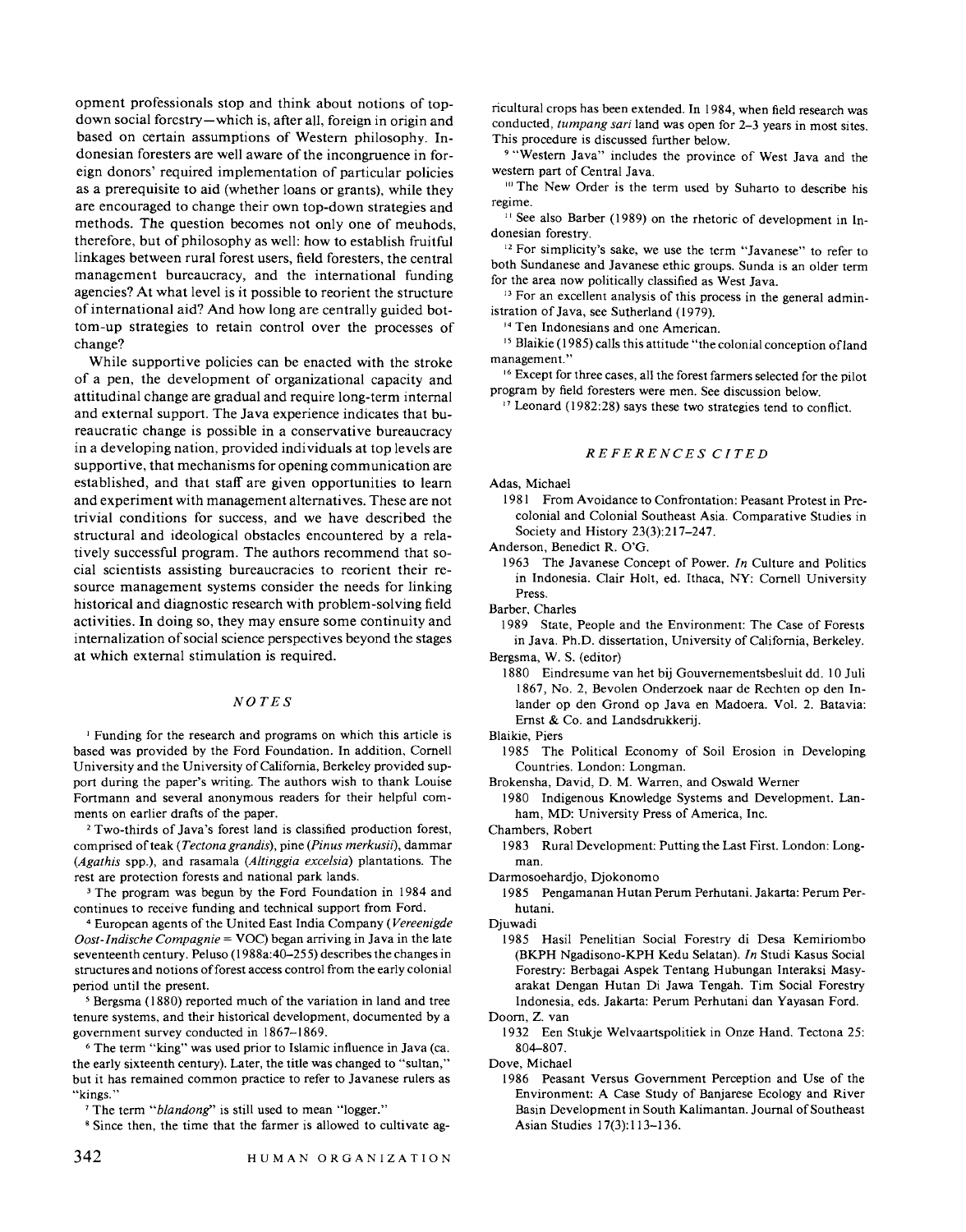Femow, Bernard

1911 The History of Forestry. Toronto: University of Toronto Press.

- Government of Indonesia (GOI)
- 1985 Unofficial Translation of the Laws Creating Perum Perhutani. Jakarta, Indonesia. Manuscript.
- Government of Indonesia and International Institute for Environment and Development (GOI/IIED)
	- 1985 Report on Phase I of "A Review of Policies Affecting the Sustainable Development of Forest Lands in Indonesia." Jakarta.
- Hart, Gillian
	- 1986 Power. Labor, and Livelihood. Berkeley, CA: University of California Press.
	- 1988 Agrarian Structure and the State in Java and Bangladesh. The Journal of Asian Studies 47(2)(May):249-267.
- Hay, Douglas
	- 1975 Poaching and the Game Laws on Cannock Chase. *In* Albion's Fatal Tree: Crime and Society in Eighteenth-Century England. Douglas Hay, Peter Linebaugh, John G. Rule, E. P. Thompson, and Cal Winslow, eds. Pp. 17-64. New York: Pantheon Books.

Iskandar, Johan, and Linda Christianty

1984 Development of Decision-Making and Management Skills in Traditional Agroforestry: Examples in West Java. Paper prepared for Southeast Asian University Agroecosystems Network Meeting, September 18-22. Bandung.

Kartasubrata, Junus, and Herman Syafi'i

1985 Hasil Penelitian Social Forestry di Desa Sukatani, Gede-Pangrango. *In* Studi Kasus Social Forestry: Berbagai Aspek Tentang Hubungan Interaksi Masyarakat Dengan Hutan di Jawa Barat. Tim Social Forestry Indonesia, eds. Jakarta: Perum Perhutani dan Yayasan Ford.

Kaufman, Herbert

- 1960 The Forest Ranger: A Study in Administrative Behavior. Baltimore: The Johns Hopkins Press.
- 1971 The Limits of Organizational Change. University, Alabama: University of Alabama Press.

#### Kompas

- 1986 Ditahan 12 Tersangka Pembunuh Petugas Perhutani (Twelve accused of killing Perhutani official are captured). March 22, 1986.
- Korten, David C.
	- 1980 Community Organization and Rural Development: A Learning Process Approach. Public Administration Review (Sept./Oct.):480-5 1 1.

Korten, David C., and Norman T. Uphoff

- 1981 Bureaucratic Reorientation for Participatory Rural Development. NASPAA Working Paper No. 1. NASPAA and USAID. Leonard, David K.
- 1982 Analyzing the Organizational Requirements for Serving the Rural Poor. *In* Institutions of Rural Development for the Poor. David K. Leonard and Dale Rogers Marshall, eds. Pp. 1-39. Berkeley, CA: Institute of International Studies.
- Lugt, Ch. S.
	- 1933 Het Boschbeheer in Nederlandsche Indie. Third Edition. Onze Koloniale Landbouw, J. Dekker, Series Editor. Haarlem, The Netherlands: H. D. Tjeenk Willingk and Zoon N.V.
- Mantel, Kurt
	- 1964 History of the International Science of Forestry with Special Consideration of Central Europe. *In* International Review of Forestry Research. Vol. 1. John A. Romberger and Peitsa Mikola, Pp. 1-37. New York: Academic Press.

Moertono, Soemarsaid

1981 State and Statecraft in Old Java. Ithaca, NY: Cornell Modem Indonesia Project.

Mortimer, Rex

- 1974 Indonesian Communism Under Soekarno: Ideology and Politics 1959-1965. Ithaca: Cornell University Press.
- Nitisastro, Widjojo
	- 1970 Population Trends in Indonesia. Ithaca, NY: Comell University Press.
- Onghokham
	- 1975 The Residency ofMadiun: Priyayi and Peasant in the Nineteenth-Century. Ph.D. dissertation, Yale University.

Peluso, Nancy Lee

- 1986 Report on Social Forestry Field Research in West and Central Java, October 1984-October 1985. Prepared for The State Forestry Corporation of Java and the Ford Foundation. Jakarta.
- 1988a Rich Forests, Poor People, and Development: Access Control and Resistance in the Forests of Java. Ph.D. dissertation, Cornell University.
- 1988b The Transformation of Teak Production?: Contradictions of Access Control and Development in Java. Paper prepared for the 83rd annual meetings of the American Sociological Association, Atlanta, Georgia, August 24-28.

Perum Perhutani

1984 Bosordonansi Jawa-Madura 1927, Bosverordening Jawa-Madura 1932, Undang-Undang No. 5 Tahun 1967. Perum Perhutani Publication No. 1.199.287. Jakarta.

Radite, D. S.

1985 Laporan Social Forestry di Desa Tanggel, Randublatung. *In* Studi Kasus Social Forestry: Berbagai Aspek Tentang Hubungan Interaksi Masyarakat Dengan Hutan di Jawa Tengah. Tim Social Forestry Indonesia, eds. Jakarta: Perum Perhutani dan Yayasan Ford.

Read, Tory

- 1988 Reflections on Selected Pilot Sites, Java Social Forestry Program. Jakarta (typescript).
- Robison, Richard
	- 1986 Indonesia: The Rise of Capital. Canberra, Australia: Asian Studies Association of Australia.

Romm, Jeff

1985 Developing Models for Effective Analysis of Forest Policy. Paper prepared for Conference on Renewable Resource Problems in Asia, June 24-28. Sapporo, Japan.

Scott, James C.

- 1972 The Erosion of Patron-Client Bonds and Social Change in Rural Southeast Asia. Journal of Asian Studies 23(1):5-37.
- 1985 Weapons of the Weak: Everyday Forms of Peasant Resistance. New Haven: Yale University Press.

Simon, Hasanu

1983 Analysis "Interrelationship" Antara Pembangunan Kehutanan Dengan Pembangunan Masyarakat Desa. Masters Thesis, Gadjah Mada University, Yogyakarta, Indonesia.

Social Forestry Team (SFT)

- 1985a Studi Kasus Social Forestry: Berbagai Aspek Tentang Hubungan Interaksi Masyarakat Dengan Hutan di Jawa Tengah. Jakarta: Perum Perhutani dengan Yayasan Ford.
- 1985b Studi Kasus Social Forestry Berbagai Aspek Tentang Hubungan Interaksi Masyarakat Dengan Hutan di Jawa Barat. Jakarta: Perum Perhutani dengan Yayasan Ford.
- Soemarwoto, Otto, Idjah Karyono, E. M. Soekartadiredja, and A. Ramlan

1975 The Javanese Home Garden as an Integrated Agroecosystern. Paper prepared for the International Congress of Scientists on the Human Environment, 17-26 November. Kyoto, Japan. Soepardi, R.

1974 Hutan dan Kehutanan Dalam Tiga Jaman. Jakarta: Perum Perhutani.

Sutherland, Heather

1979 The Making of a Bureaucratic Elite: The Colonial Trans-